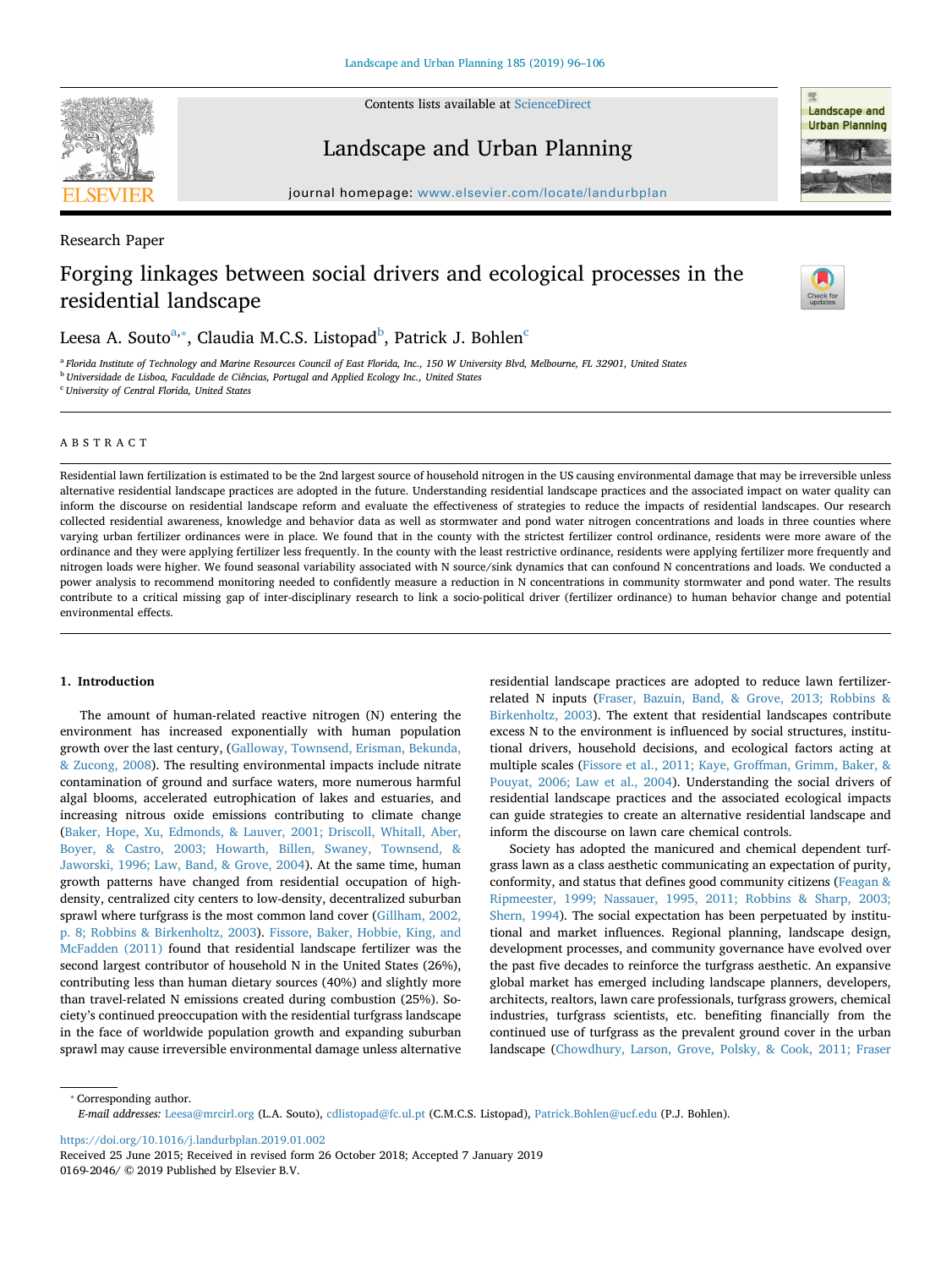et al., 2013; Milesi et al., 2005; Robbins, 2007; Robbins & Sharp, 2003; Whitney, 2010). The governance and market forces at the time of development have a tremendous influence on the potential for residents to maintain a green, weed-free lawn. High landscape fertilizer use has been associated with higher household income, educational attainment, and property values and with newer, larger houses (Boyer, Goodale, Jaworski, & Howarth, 2002; Fraser et al., 2013; Hope, Gries, Weixing, Fagan, & Redman, 2003; Robbins, Polderman, & Birkenholtz, 2001; Robbins & Sharp, 2003; Souto & Listopad, 2013).

The rapidly expanding Homeowners Association (HOA) governed suburban community provides the new market for emerging middle class citizens worldwide to cooperatively maintain their property market values. In 2012, there were 323,600 HOAs in the United States, most of which (90%) were built since the year 1990 (Institute, 2012). A similar expansion of HOAs has occurred in China since 2007, when the enactment of the Chinese Real Right Law legally endorsed the collective property rights of Homeowners Associations. In less than five years, the majority of Shanghai neighborhoods were managed by HOAs (Yip & Jiang, 2011). HOAs have the authority to demand resident fees, regulate residential behavior, and enforce rules to restrict activities that cause conflict or reduce property values (Low, Donovan, & Gieseking, 2012; McCabe & Tao, 2006). Because HOAs strive to maintain marketable aesthetics (McCabe & Tao, 2006), high maintenance landscapes with high chemical inputs of fertilizer are expected and enforced (Institute, 2012). There is evidence that HOA residents apply more fertilizer than residents living in similar homes in non-HOA governed communities (Fraser et al., 2013; Souto & Listopad, 2013). Changing the household demand for fertilizer requires a change in the HOA-reinforced need for a green, weed-free lawn.

Understanding the interaction of the human-oriented actions and biogeochemical cycles requires interdisciplinary research methods and complex models to integrate human choices and biogeochemical cycling across spatial and temporal scales (Baker et al., 2001; Kaye et al., 2006; Pickett, Cadenasso, Grove, Groffman, & Band, 2008; Redman, Grove, & Kuby, 2004). Gaps exist in understanding the linkages between social landscape drivers and ecological functions across scales, (Chowdhury et al., 2011; Cook, Hall, & Larson, 2012). How added nitrogen integrates into the landscape, leaches into groundwater or runs off into surface waters depends on ecological characteristics like soil type and chemistry, plant types, root density and depth, and nutrient supply and demand (Petrovic, 1990) as well as meteorological conditions like rainfall and temperature (Bijoor, Czimczik, Pataki, & Billings, 2008; King, Balogh, Agrawal, Tritabaugh, & Ryan, 2012). Individual landscape management practices such as fertilizer type, application rates, timing, and irrigation are also important predictors of nitrogen impacts (Erickson, Cisar, Snyder, Park, & Williamset, 2008; Law et al., 2004; Raciti, Groffman, & Fahey, 2008). For example, nutrient losses from turfgrass fertilizer are higher with soluble rather than slow-release fertilizers (Guillard & Kopp, 2004; King et al., 2012), or if fertilizer is applied before or during heavy rain or irrigation (Bowman & Devitt, 1998; Morton, Gold, & Sullivan, 1988; Snyder, Augustin, & Davidson, 1984; Soldat & Petrovic, 2008).

Educational programs that promote the use of slow-release fertilizers and proper fertilizer application timing have been implemented for decades as well as environmentally-friendly landscape maintenance practices such as native and drought-tolerant plants, efficient irrigation, integrated pest management, rainwater harvesting, and others (Florida Department of Environmental Protection, 2008; State Agriculture Extension Offices; U.S. EPA Greenscapes Program). Even with education, the manicured lawn culture perpetuated by a class-driven market has been nearly impossible to reform (Feagan & Ripmeester, 1999). Policy actions can help enable a change to more sustainable landscape alternatives.

In the City of Ann Arbor, MI, USA a residential fertilizer ordinance was implemented that prohibited the application of phosphorous to lawns unless a soil test confirmed a deficiency. Three years after the

ordinance was passed, Lehman et al. (2009, 2011) demonstrated a significant reduction in phosphorus (P) concentrations in the receiving Huron River. They predicted a sampling regime and timeframe to confidently measure a 20% decrease in dissolved nutrient concentrations relative to a control and met that level (Lehman et al., 2009, 2011). Few policies have been implemented to specifically reduce the input of N to the residential landscape (Baker et al., 2001).

In response to increasing nitrate levels in ground and surface waters (St. Johns River Water Management District, 2007; U.S. Geological Survey Florida Water Science Center, 2010; Williams, 2012) and the need to meet nutrient load reductions required by the Clean Water Act of 1972 (2002), local governments in the State of Florida, U.S.A. passed residential lawn fertilizer ordinances that restricted the application of both P and N. The ordinances encouraged the use of slow-release N fertilizers, defined a restricted application period during Florida's rainy season, required a soil test before applying P, and established a set-back from surface water bodies. More information is needed to evaluate the effectiveness of such residential fertilizer ordinances, especially those that attempt to reduce the amount of N entering receiving water bodies from residential lawns.

Our project titled "Forging linkages between social drivers and ecological processes in the residential landscape" was an applied research study that investigated residential landscape behavioral and environmental response to fertilizer ordinance implementation in the Tampa Bay, Florida, U.S.A. region. The research goals were to collect evidence to evaluate the effectiveness of local fertilizer ordinances and contribute to the burgeoning literature focused on linking social drivers and ecological processes. The research was conducted in three adjacent counties (Pinellas, Manatee, Hillsborough) within the watershed of Tampa Bay located on the central, west coast of Florida, U.S.A. where varying urban fertilizer ordinances were in effect (Fig. 1). In 2010, Pinellas County passed the most restrictive urban fertilizer ordinance in the State of Florida. The ordinance required that residential fertilizer contain at least 50% slow-release N, it required that a soil test confirm the need for P before it could be applied; it established a 10-foot setback from the water, and it restricted the application and sale of nitrogenous fertilizer during the rainy season. During the rainy season, fertilizer distributors were required to remove nitrogenous fertilizer from the shelves. By requiring the removal of non-compliant products from the retail stores, Pinellas County effectively "banned" the sale of nitrogenous fertilizer from June 1 to September 30, a regulation that would be pre-empted by state legislation a year later as requested by turfgrass and agrichemical interests. A year later, Manatee County passed a similar ordinance, which contained the seasonal restriction, but could not include the retail sales "ban". Hillsborough County passed an ordinance that prohibits the application of P without a soil test, requires a 10' set-back from water bodies, implements and enforces lawn care professional training, and prohibits the application of fertilizer during or within 36 hours of a rain event. The Hillsborough County ordinance does not include a seasonal restriction, does not require 50% slow-release nitrogen, and does not "ban" the sale of nitrogenous fertilizer during the rainy season.

The research conducted in these counties focused at the householdcommunity level, collecting individual, community, and environmental data to assess trends in N reductions resulting from community education and policy interventions designed to reduce the impact of nitrogenous lawn fertilizer on water quality. The research was guided by socio-behavioral and ecological theory and used natural and social science methods to collect and analyze data.

#### **2. Methods**

### *2.1. Study site selection*

To examine the effects of the various fertilizer ordinances, four neighborhoods were selected after careful consideration of confounding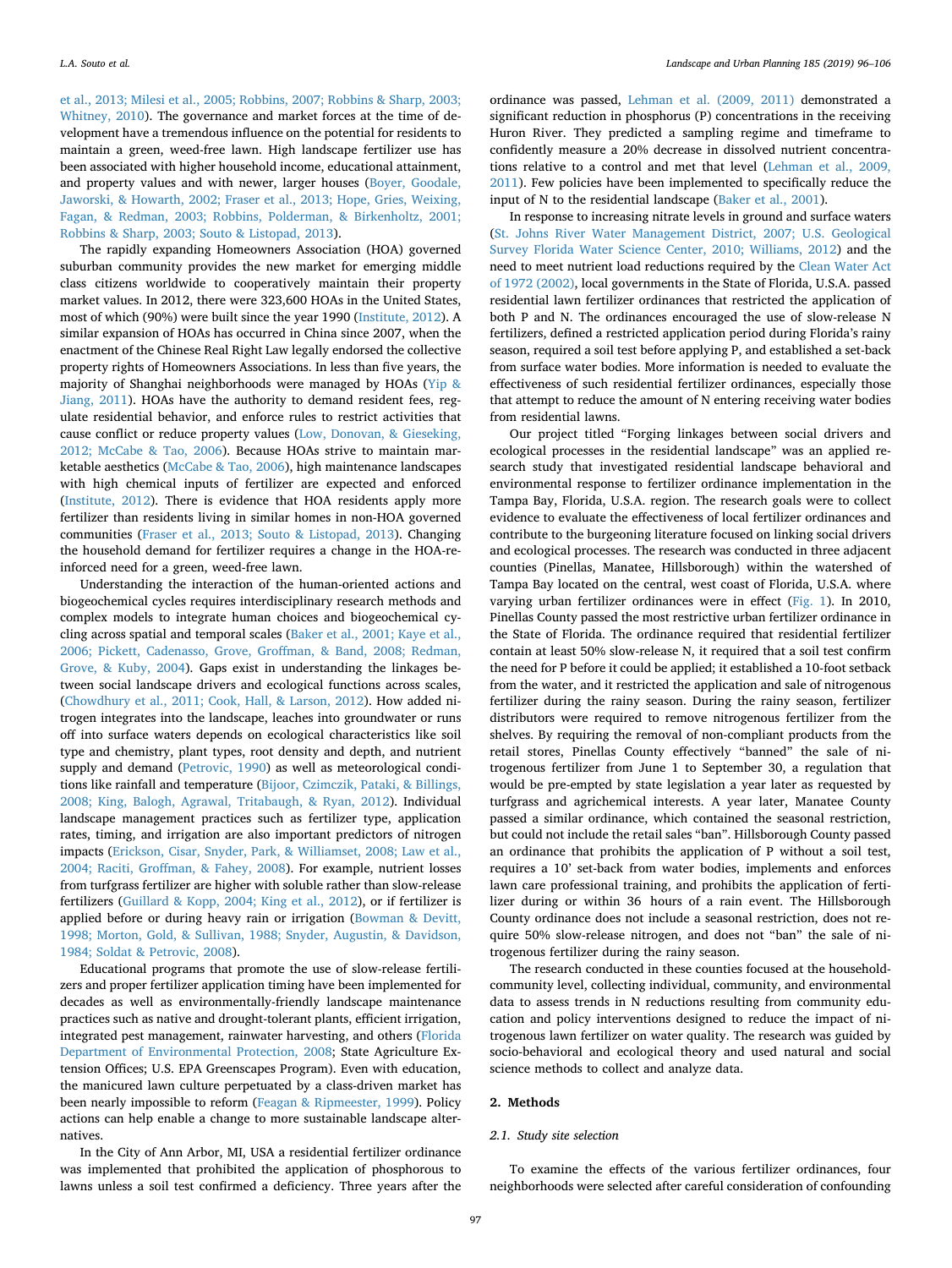

**Fig. 1.** Study site map.

Characteristics of the four research neighborhoods.

| Neighborhood                   | H <sub>101</sub> | M <sub>10</sub> 1 | P <sub>201</sub> | P <sub>202</sub> |
|--------------------------------|------------------|-------------------|------------------|------------------|
| County                         | Hillsborough     | Manatee           | Pinellas         | Pinellas         |
| Total area (hectares)          | 23.9             | 18.6              | 7.3              | 41.7             |
| HOA present                    | Yes              | Yes               | Yes              | Yes              |
| <b>Housing Units</b>           | 95               | 118               | 60               | 290              |
| Unit Density/Hectare           | 3.97             | 6.34              | 8.22             | 6.95             |
| Year Built                     | 2002             | 2003              | 2003             | 1984             |
| Property Value (\$1000)        | \$170            | \$110             | \$313            | \$176            |
| Pervious area (hectares)       | 14.2             | 10.9              | 4.4              | 25.1             |
| Golf Course                    | No               | No                | Nο               | No               |
| HOA self-maintained            | No               | No                | Nο               | No.              |
| Average lot size (hectares)    | 0.15             | 0.09              | 0.07             | 0.10             |
| Average built area (sq. meter) | 241.2            | 161.5             | 238.4            | 207.0            |
| <b>Irrigation Source</b>       | Well             | City              | City             | City             |

\* Average built area corresponds to the mean house area per lot for all residential parcels within each community. This area is defined by the Property Appraiser and typically includes garage, porches, and the built area under air conditioning.

ecological, drainage, and socio-demographic variables that are welldescribed in the literature (Table 1). All of the neighborhoods ultimately drained to Tampa Bay after receiving treatment in a wet retention pond or skimmer on site. Ecological features that were considered included soil type, land topography, vegetation canopy and cover, and turfgrass coverage. Drainage basin characteristics such as drainage area, impervious cover, lot sizes, lake and inlet elevations, and stormwater infrastructure were considered, as well as other confounding sources of N such as the presence of septic tanks or reclaimed irrigation water sources. Drainage basins used for monitoring within the selected communities varied in size from 5.35 ha (P202) to 16.32 ha (H101) and neighborhoods were selected that had city sewer and no reclaimed irrigation, a challenge in some areas. Socio-demographics that could be confounding had to be considered that included house age, property value, and Homeowners Association governance. To be consistent, all of the selected neighborhoods were within HOA governed communities. Two neighborhoods were selected in Pinellas County (P201 and P202), one in Manatee County (M101), and one in Hillsborough County (H101). The neighborhoods and all human subject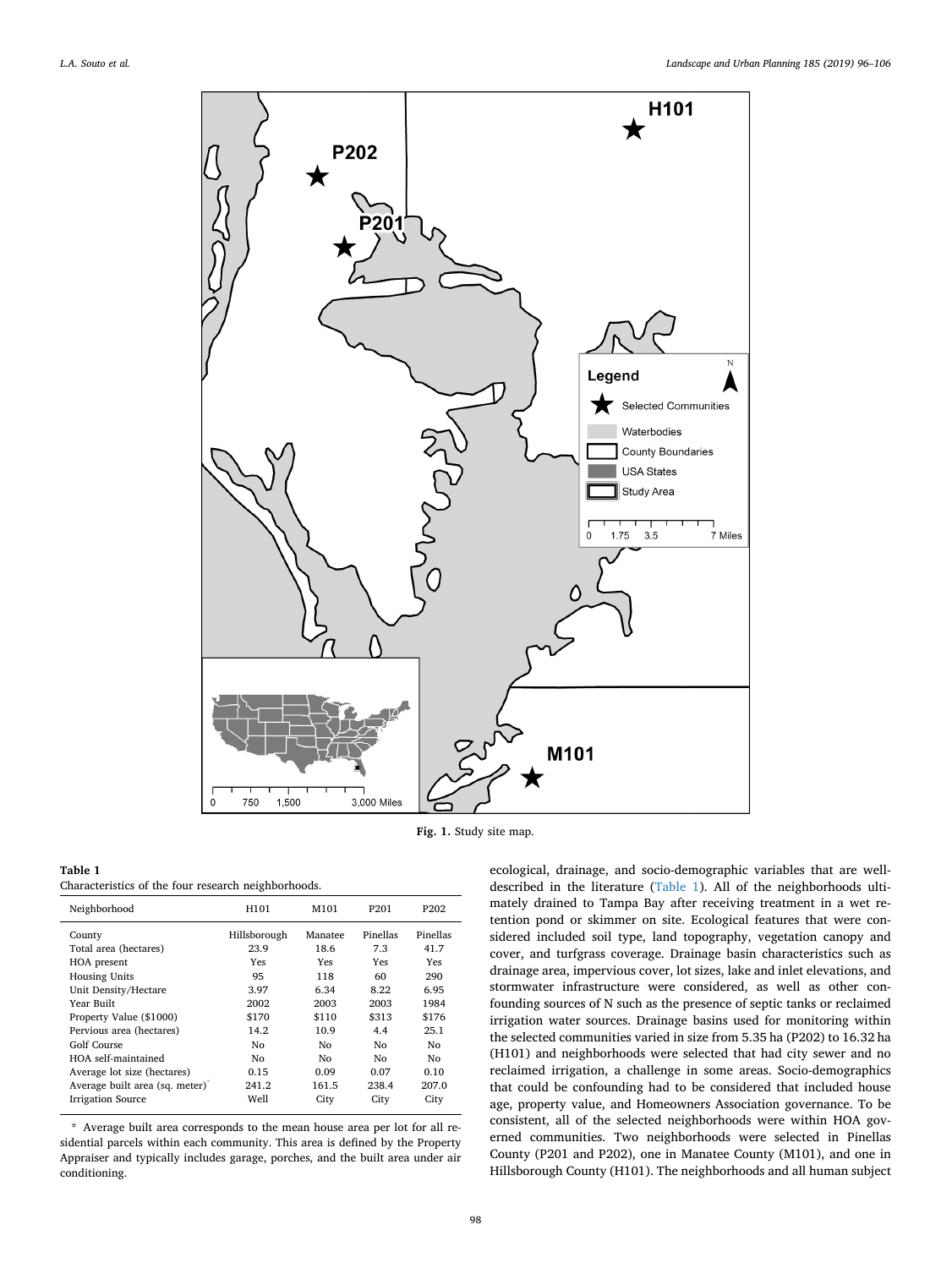

A residential fertilizer ordinance that imposes a seasonal sales restriction on nitrogenous lawn fertilizer is passed in one county and not adjacent counties.

H1: There is a significant difference in awareness among residents living where a sales-restriction is in effect relative to those living in counties without the sales restriction

H2: There is a significant difference in fertilizing inputs among residents living where a sales-restriction is in effect relative to those living in counties without the sales restriction.

H3: There is a significant difference in nitrogen loads where fertilizer sales restrictions are in effect relative to nitrogen loads where fertilizer sales restrictions are not in effect.

**Fig. 2.** Hypotheses and assumptions that link intervention with outcome.

data were coded to maintain anonymity and confidentiality as described by survey ethics and required by academic Institutional Review Board procedures (40 CFR Part 26, CITI – Collaborative Institutional Training Initiative).

# *2.2. Hypotheses*

The research questions were based in evaluation theory that links the intervention to benchmark outcomes (Rossi & Freeman, 1999). The main difference between fertilizer ordinances in the three counties was the seasonal restriction and "sales ban" on nitrogenous fertilizer. Our hypotheses investigated whether the target audience had been adequately reached with the ordinance information, if the ordinance accomplished the desired behavior change, and if the expected outcome of reduced nitrogen loads was achieved. Socio-demographic, behavioral, and environmental data were collected to evaluate the effectiveness of the fertilizer reduction ordinances and associated education campaign. The hypotheses that link evaluation assumptions from service utilization to outcome are provided in Fig. 2.

# *2.3. County-wide telephone surveys*

A ten-minute long telephone survey of adult residents of Hillsborough, Pinellas, and Manatee counties was conducted in April and May 2012 to collect information on residents' landscape management practices and ordinance awareness. A sample of over 8900 prescreened cell phones (20%) and landline (80%) telephone numbers were random digit dialed (RDD) resulting in a total of 835 completed interviews. For population sizes of 300,000 and higher (applicable to all Counties in this study), the number of completed interviews generates 95% confidence intervals around  $\pm$  5 percentage points for any results within and across counties. The survey questionnaire and research protocol were reviewed and deemed exempt by the University of Central Florida Institutional Review Board (IRB Exempt Approval FWA 00000351, IRB00001138, March 2012) as defined by U.S. Environmental Protection Agency Common Rule (2001) and Code of Federal Regulations, 40 CFR 26.

# *2.4. Neighborhood resident interviews*

Eighty-one (81) residents were interviewed by trained and CITI (Collaborative Institutional Training Initiative) certified interviewers from June 6 – August 1, 2013. CITI training ensures that human subjects are treated with dignity and respect and data are handled anonymously and confidentially. Houses were randomly selected and approached weekdays and weekends. During the interview, residents were asked similar questions about landscape maintenance practices and fertilizer use as those asked in the telephone survey. Additionally, residents were asked to name their professional landscape management company if they used one, and they were recruited for lawn soil testing. In Pinellas County, there were 20 completed homeowner interviews in P202 and 14 completions in P201; 25 interviews were completed in the Hillsborough neighborhood (H101), and 22 interviews were completed in Manatee County.

# *2.5. Neighborhood environmental sampling*

The project conducted environmental sampling that included 40 lawn soil samples (10 per neighborhood), 40 stormwater event samples (9–11 per neighborhood), and 72 stormwater pond or retention area samples (18 per neighborhood). An approved Quality Assurance Project Plan (QAPP) confirmed that sampling methods and laboratory analyses used in the project met the quality assurance standards of the U.S. Environmental Protection Agency.

Soil samples were collected from ten randomly selected front yards in each neighborhood from pre-screened and interviewed homeowners, to evaluate available soil N in surface soil. Five cores of the top 15 cm of soil were collected using a 1.5-cm steel soil corer and composited into a single soil sample for each yard. Soils were extracted with 1 M KCl, to assess inorganic N pools available for plant uptake, and possibly susceptible to leaching during storms (ISO/TS 14256-1, 2003). Extracts were analyzed by the University of Florida Analytical Research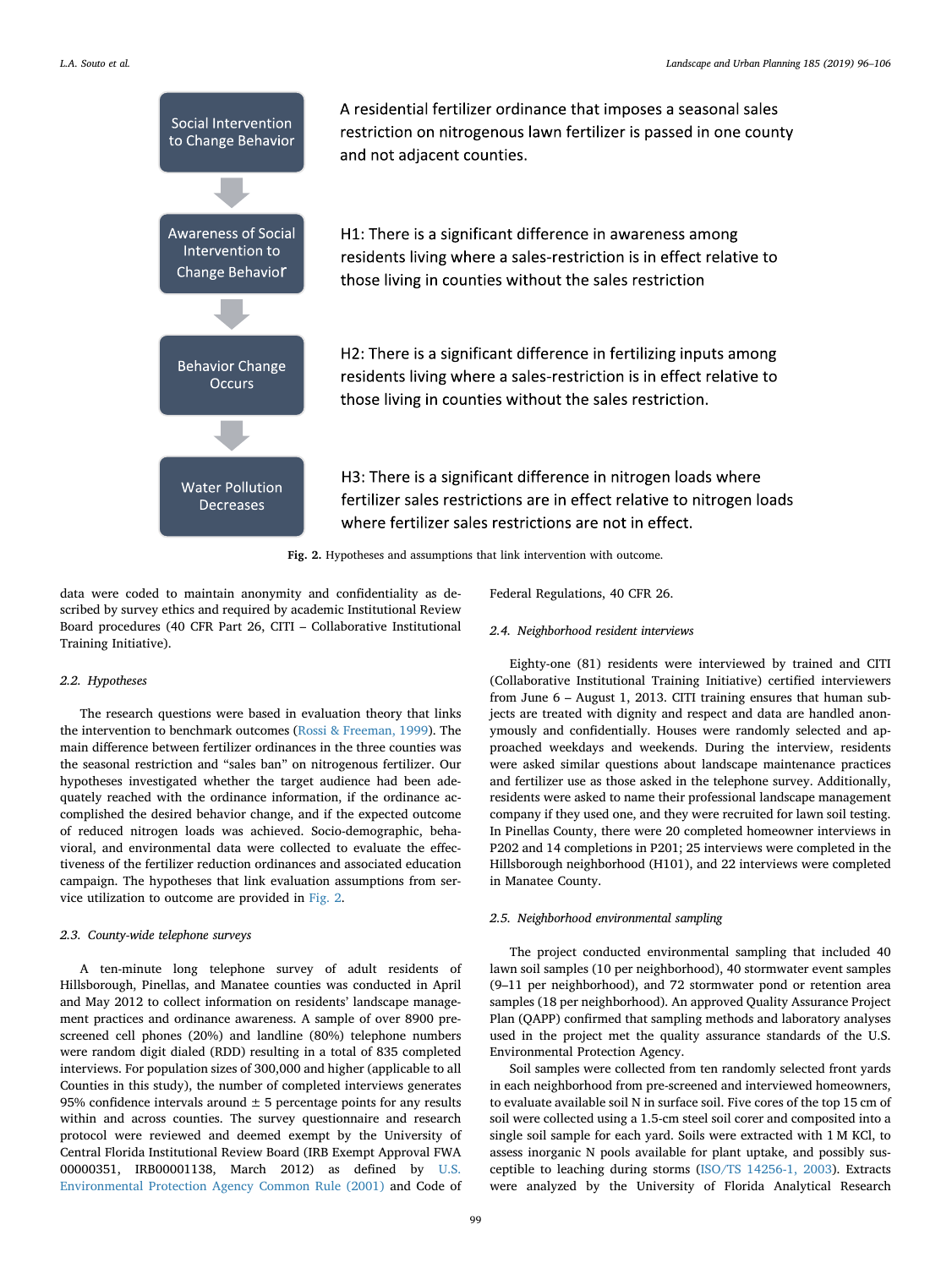**Table 2** Telephone survey and census demographics.

| Demographics                 |        | Hillsborough |        | Pinellas |        | Manatee |  |
|------------------------------|--------|--------------|--------|----------|--------|---------|--|
|                              | Survey | Census       | Survey | Census   | Survey | Census  |  |
| Female (%)                   | 59     | 51           | 61     | 52       | 62     | 51      |  |
| Caucasian (%)                | 80     | 75           | 91     | 84       | 90     | 84      |  |
| B.S. degree $+$ $(\%)$       | 42     | 29           | 44     | 27       | 50     | 26      |  |
| Employed (%)                 | 46     | 62           | 38     | 56       | 37     | 54      |  |
| Median age (yrs)             | 59.0   | 35.3         | 60.5   | 44.7     | 60.0   | 44.3    |  |
| Annual Income<br>$($ \$1000) | 76.9   | 68.2         | 69.0   | 63.2     | 75.0   | 65.7    |  |
| Number                       | 286    | 1.167.116    | 257    | 915.003  | 292    | 313.011 |  |

Laboratory for  $NO<sub>2</sub>/NO<sub>3</sub>$ , NH<sub>3</sub>, TKN, electrical conductivity (EC), organic matter content (loss-on-ignition), and pH.

Representative stormwater samples were collected from inlet pipes of stormwater detention ponds in each neighborhood using an ISCO® brand Avalanche Refrigerated Portable Autosampler equipped with an ISCO® Area Velocity Flow Module, ISCO® rain gauge, and a digital cell phone modem for direct notification of flow events. Once autosamplers were installed, initial rainfall and flow volumes were monitored to understand the flow pace of storm events so that a representative composite sample of stormwater could be collected for each event. Sampling took place over 18 months to assure a good representation of annual runoff concentrations. All storm runoff samples were held in the autosampler at  $\leq$  4 °C for no longer than 24 hours after the sampling event ended. Composite bottles were agitated to ensure a homogeneous solution and then aliquots were transferred to the preserved and labeled sample bottles. Sample pH was determined and sulfuric acid was added to adjust pH to  $<$  2 for preservation.

Composite pond surface water samples were collected monthly from three locations within the stormwater receiving ponds or retention areas in each neighborhood. Surface water samples were analyzed for Total Kjeldahl Nitrogen (TKN, EPA Method 351.2), Ammonia (NH<sub>3</sub>-N, EPA 350.1) and Nitrate/Nitrite ( $NO<sub>2</sub>/NO<sub>3</sub>$ -N, EPA 353.2). Total N (TN) was calculated from the test results.

# *2.6. Analysis*

Summary statistics were generated for social and environmental datasets to investigate outliers. Univariate and bivariate analyses were conducted to compare and contrast respondents in the three research area counties: Hillsborough, Pinellas and Manatee. Tukey, Fisher, and Bonferroni post-hoc tests distinguished significant differences between communities and counties.

Where possible, differences in central tendencies of the summary statistics were investigated using univariate parametric or non-parametric alternatives. Seasonal trend graphics for the environmental data collection effort were also generated. Due to the lack of multiyear data, no statistical trend testing or time series analyses were conducted. Variations in means, standard deviations and other distribution characteristics were examined for wet and dry seasons separately. Internal data checks were conducted, such as regressions and correlations between standard parameters (e.g.: TN, TN versus TKN).

Total nitrogen (TN) loads were calculated for each neighborhood based on published mean annual runoff coefficients for the land use and soil type (Harper & Baker, 2007), actual measured stormwater TN concentration data, and site-specific annual rainfall using the standard formula (load = runoff volume  $\times$  EMC [event mean concentration]  $\times$  conversion factor  $\times$  treatment reduction). Runoff volume was calculated from annual rainfall, runoff coefficient (C value), and area (Table 10). The runoff coefficients defined by Harper and Baker (2007) correspond to drainage areas classified as single-family residential with 40% impervious area, located in Meteorological Zone Cluster 4, and the site-specific soil hydrologic group. US Department of Agriculture soil

type information was obtained in spatial format for every community (provided in Table 10) and used as ancillary data to select the appropriate runoff coefficient per community. Study sites varied in terms of soil hydrologic group, percent impervious and total drainage area; thus, runoff coefficients also differed between communities. Once the runoff volume is calculated based on the coefficient, total drainage area, and total measured annual rainfall at each site, loads can be calculated based on measured concentration data. This is the method typically used to develop Total Maximum Daily Loads (TMDLs) within the State of Florida.

Since the neighborhood drainage basin areas differed, load values were normalized by basin area in kg per hectare. We assumed for the purposes of the load estimation that the area was being treated with retention ponds (reduction of 30% for TN loads and 50% for TP loads).

Additionally, power analyses were done to provide recommendations of future sampling needs to detect a significant reduction in mean water quality parameters. We assumed the need to have 0.9 statistical power in detecting a minimum of 20% reduction in TN and inorganic N for both pond water and stormwater. The minimum sampling size was obtained for each neighborhood and sample type (pond water versus storm runoff) based on one-sample T-tests.

# **3. Results**

### *3.1. County telephone survey*

Telephone survey data were compared with Census data to understand the representativeness of the survey population relative to the overall county populations (Table 2). The survey population differed from the county population in terms of gender (more female), age (older), and race (more Caucasian). For final interpretation, data were weighted to be representative of county population in terms of gender, age, and race.

# *3.1.1. Lawn fertilizer practices*

In the three counties, most homeowners (60%) fertilized their lawns and those who did typically relied on a professional lawn service (63%). More Manatee County residents (64%) fertilized their lawns than residents of Hillsborough (61%) or Pinellas (55%), although the differences were not significant. It is also the case that more Manatee County residents relied on a professional company to apply fertilizer to their lawn (43%) than residents in Hillsborough (38%) or Pinellas (32%), although these differences were not significant. Residents in the three counties applied fertilizer to their lawns an average of 2.14 times per year, with Hillsborough County residents applying fertilizer significantly more frequently than Pinellas County residents (Table 3). A majority of the lawns were reported as being fertilized in the summer months (67%) and many of these were being fertilized by professionals (63%). Interviewed homeowners were unaware of the fertilizer contents that professionals apply, consistent with other findings (Souto & Listopad, 2013).

| Table 3                           |  |
|-----------------------------------|--|
| County lawn fertilizer frequency. |  |

| County       | n   | Fertilizer Frequency | Standard Deviation (SD) |
|--------------|-----|----------------------|-------------------------|
| Hillsborough | 253 | $2.46^{\rm a}$       | 3.47                    |
| Pinellas     | 223 | 1.73 <sup>b</sup>    | 2.50                    |
| Manatee      | 252 | $2.17^{a,b}$         | 2.72                    |
| Total        | 728 | 2.14                 | 2.95                    |

*Note:* "How many times was fertilizer applied to the lawn in the past 12 months?"

Column values followed by different letters are significantly different at  $p < 0.05$ .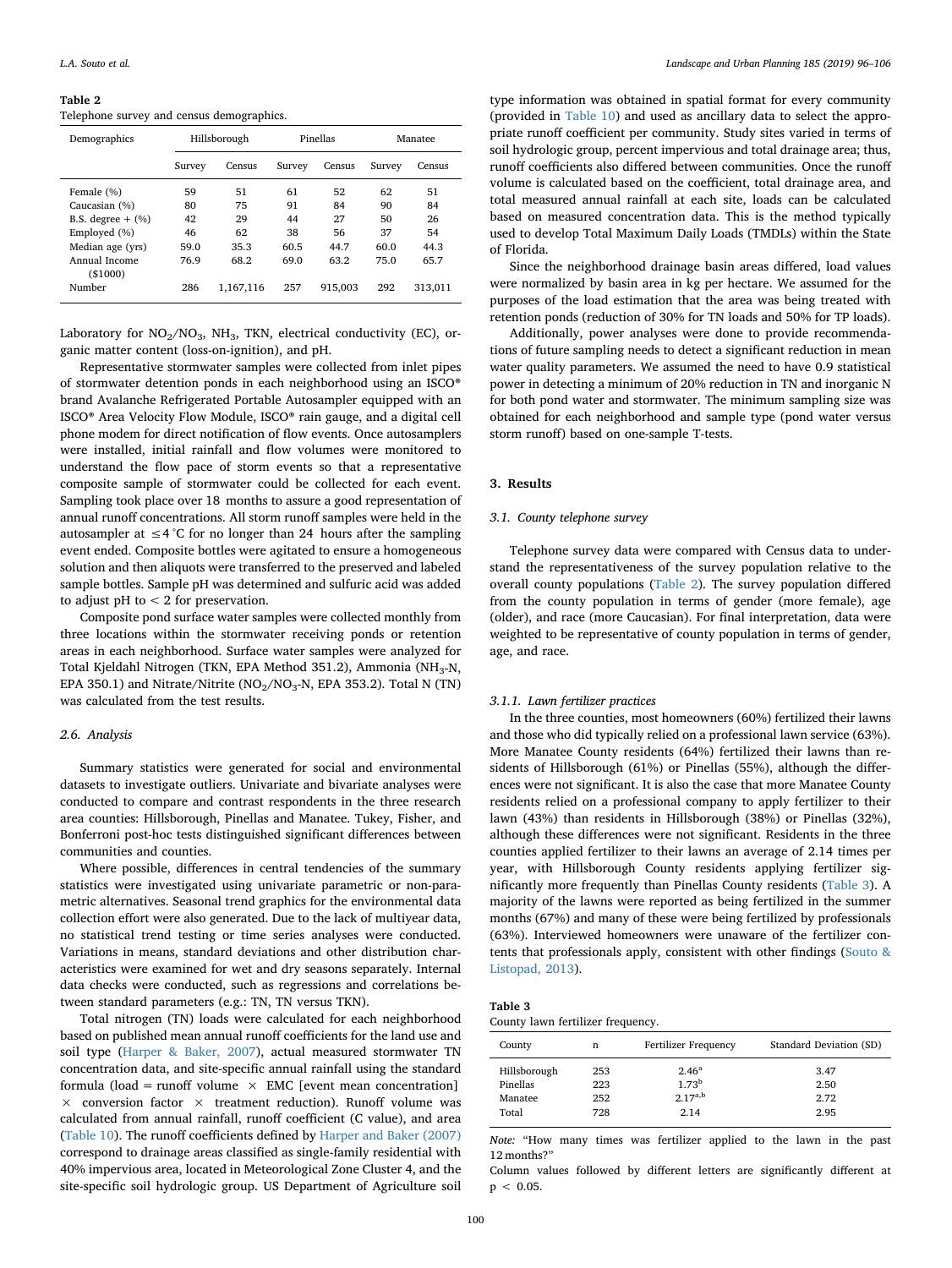Respondents knowledge of when not to fertilize the lawn (frequency %).

| Situation                 | Hillsborough    | Pinellas        | Manatee         |
|---------------------------|-----------------|-----------------|-----------------|
| During a drought          | 16              | 15              | 18              |
| Right before a hard rain* | 14 <sup>a</sup> | 30 <sup>b</sup> | 15 <sup>a</sup> |
| Summer*                   | 13 <sup>a</sup> | 26 <sup>b</sup> | 16 <sup>a</sup> |
| After a hard rain         | 11              | 11              | 8               |
| Winter                    | 7               | 10              | 7               |
| Fall                      | 1               | 1               |                 |
| Spring                    | $\Omega$        | 0               | 0               |
| Not sure*                 | 52 <sup>a</sup> | 35 <sup>b</sup> | 50 <sup>a</sup> |

*Note:*  $n = 474$ , "Are there times or situations when you should NOT fertilize your lawn? If so, when?"

 $*p < 0.01$ , Row values followed by different letters are significantly different at p < 0.05.

# *3.1.2. Fertilizer ordinance awareness & knowledge*

To measure homeowner awareness of the fertilizer ordinance and prescribed fertilizing practices, respondents were asked about times or situations when it is inappropriate to apply fertilizer. Pinellas County residents had significantly fewer "Not sure" responses than those in Hillsborough or Manatee Counties and more often identified times or situations when it's inappropriate to fertilize lawns (Table 4). Additionally, Pinellas County residents were significantly more likely to indicate that fertilizer should not be applied right before a hard rain or during the summer.

Pinellas County residents were also significantly more likely than Hillsborough or Manatee County residents to have heard about government regulations concerning residential fertilizer use (Table 5). Those who had heard about the ordinance  $(n = 230)$  were probed further for details about what they had heard. Pinellas County residents were significantly more likely than Hillsborough or Manatee County residents to know that local ordinances restricted the sale of lawn fertilizer during certain months.

#### *3.2. Neighborhood resident interviews*

All of the interviewed Hillsborough neighborhood (H101) residents applied fertilizer to the lawn in the past 12 months (100%), while only half (50%) of the Manatee neighborhood (M101) residents; and about three-quarters (71%) of Pinellas neighborhood (P201) and Pinellas neighborhood (P202) residents (75%) applied fertilizer. There were similarities and differences in the neighborhood residents and the surveyed county residents. Generally, neighborhood residents applied fertilizer more frequently than the county resident average, except in Manatee County, where they were identical (2.17 times/year).

Consistent with the findings of the telephone survey, the (H101) residents applied fertilizer significantly more frequently than the residents in the Pinellas (P201 & P202). H101 residents also applied fertilizer significantly more frequently than Manatee (M101) neighborhood residents (Table 6).

#### *3.3. Neighborhood environmental sampling*

#### *3.3.1. Soil*

There were significant differences among the four communities in mean soil organic matter, TKN, EC, and pH values (One-Way ANOVA, p < 0.001) (Table 7). Tukey HSD tests indicated that P201 had significantly higher organic matter, TKN, EC and pH than the other communities. Lowest values were found in P202 (Organic matter, EC, and PH) or M101 (TKN).

# *3.3.2. Water quality*

The retention ponds in this study were designed to provide stormwater treatment over time. We expected nutrient concentrations to be lower in the pond water than in the untreated stormwater, and this was the case in all locations. Annual stormwater Total Nitrogen (TN) concentrations were significantly higher than pond water concentrations  $(p = 0.007)$  overall, but there were interesting seasonal variations (Table 8). Pond water nitrogen (TKN) concentrations were significantly higher in the wet season than the dry season ( $p = 0.02$ , One-way ANOVA) although ammonia ( $NH<sub>3</sub>-N$ ) and nitrite/nitrate ( $NO<sub>2</sub>/NO<sub>3</sub>-N$ ) were not significantly different. In contrast, stormwater nitrogen concentrations were significantly higher in the dry season than the wet season for all parameters (TN,  $p = 0.0018$ , TKN,  $p = 0.0018$ , NO<sub>2</sub>/NO<sub>3</sub>-N,  $p = 0.018$  and NH<sub>3</sub>-N,  $p < 0.001$ ; One-Way ANOVA).

The Manatee neighborhood (M101) pond had significantly higher TN; TKN; and  $NO<sub>2</sub>/NO<sub>3</sub>-N$  concentrations than the Hillsborough neighborhood (H101) and Pinellas neighborhood (P201). P201 pond NH3-N concentrations were significantly higher than the three other communities (Table 9).

The load calculations in Tables 10 and 11 show that Hillsborough (H101) had the highest total nitrogen load followed by Manatee (M101), Pinellas (P202), and Pinellas (P201). The normalized values by hectare showed highest nitrogen loads in H101, followed by P202, P201, and finally M101.

#### *3.3.3. Detecting significant changes over time*

Using observed means and standard deviations for the collected parameters, we estimated the number of samples required to detect a mean reduction of 20% Total Nitrogen (TN) with a detection power of 0.9 for the four communities. Specific sample sizes based on a power of 90% for a 20% or greater reduction in mean concentrations are provided in Table 12.

The required sample size to detect a significant reduction in TN pond concentration would be 22–32 samples or 2–3 years of monthly sampling. Of the four neighborhoods, P202 had the smallest range of N concentration variability, requiring the fewest samples to detect a significant difference in pond water TN. M101 pond water had the greatest observed variability, requiring the highest number of samples to be collected to be able to detect a mean reduction in TN.

Stormwater sample concentrations varied greatly across neighborhoods, requiring a greater sample size to detect a similar reduction in

#### **Table 5**

Awareness of fertilizer ordinance details (frequency %).

| <b>Question</b>                                                                  | Hillsborough    | Pinellas        | Manatee         |
|----------------------------------------------------------------------------------|-----------------|-----------------|-----------------|
| Have you heard about local fertilizer regulations?*<br>If yes, do the ordinances | 26 <sup>a</sup> | $44^{\circ}$    | $24^{\circ}$    |
| Restrict the use of lawn fertilizer during the rainy season?                     | 75              | 75              | 66              |
| Restrict the sale of lawn fertilizer during certain months?                      | $62^{\circ}$    | 79 <sup>b</sup> | 51 <sup>a</sup> |
| Reduce the amount of phosphorous ("P") allowed in lawn fertilizer?               | 65              | 77              | 69              |
| Reduce the amount of nitrogen ("N") allowed in lawn fertilizer?                  | 58              | 62              | 66              |
| Require training for professional landscape maintenance companies?               | 57              | 52              |                 |
|                                                                                  |                 |                 |                 |

*Note:* n = 750, \*"Have you heard anything about government regulations concerning residential landscape fertilizer? "Yes maybe" and "Yes definitely" are reported.

Row values followed by different letters are significantly different at  $p < 0.05$ .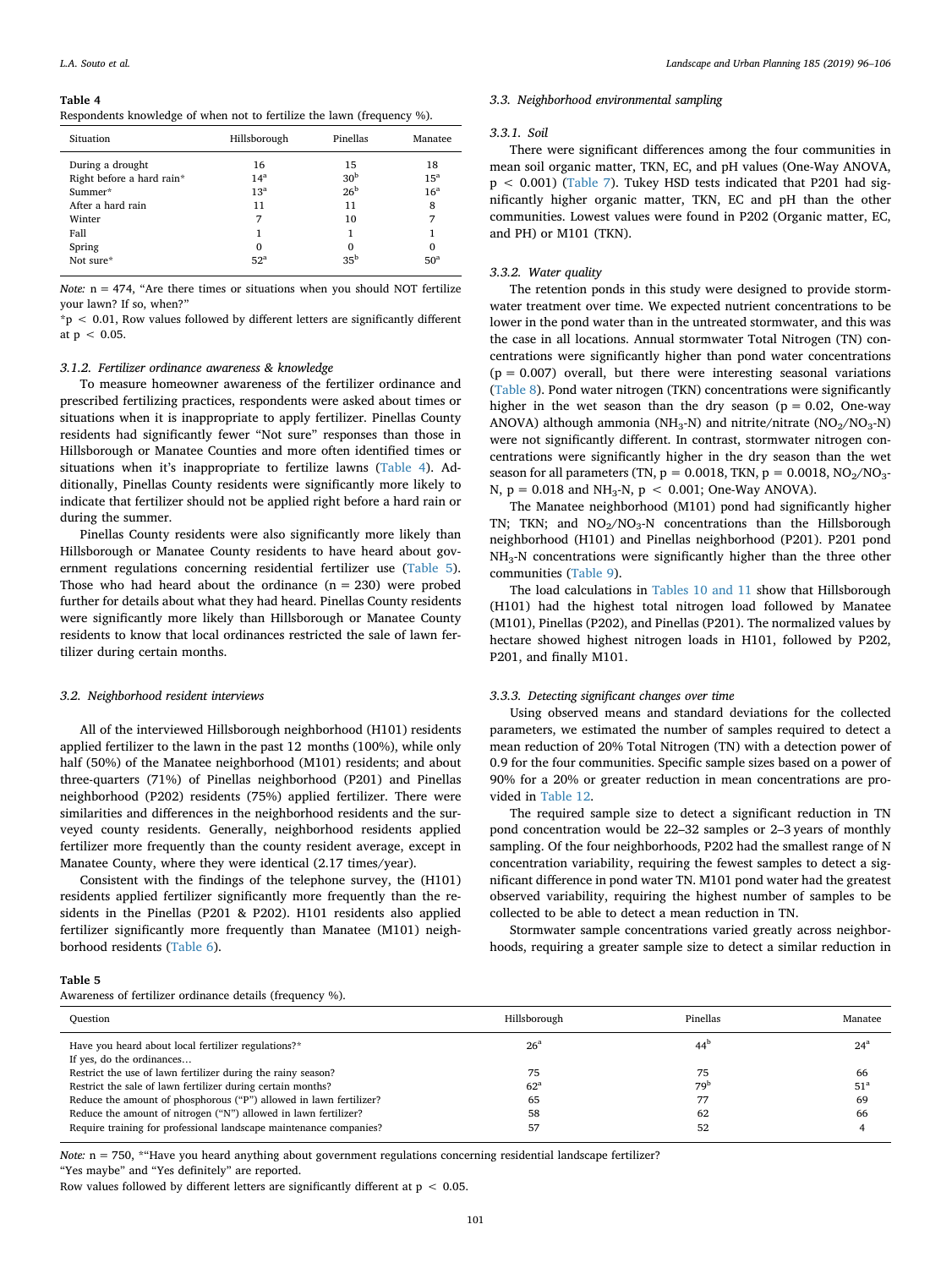Comparing county and neighborhood resident fertilizer frequency (μ).

| County name (n)                      | County Fertilizer Frequency         | Neighborhood Fertilizer Frequency           | Neighborhood code (n)              |
|--------------------------------------|-------------------------------------|---------------------------------------------|------------------------------------|
| Hillsborough (253)<br>Pinellas (223) | 2.46 <sup>a</sup><br>$1.73^{\rm b}$ | 5.96 <sup>a</sup><br>$3.82^{b}$<br>$3.67^b$ | H101 (23)<br>P201 (11)<br>P202(15) |
| Manatee (252)                        | $2.17^{a,b}$                        | $2.17^{b}$                                  | M101(12)                           |

*Note:* Column values with different letters are significantly different at  $p < 0.05$ .

### **Table 7**

Soil mean results by neighborhood  $(n = 40)$ .

| Analyte               | H101                            | P <sub>201</sub>              | P <sub>202</sub>              | M101                         |
|-----------------------|---------------------------------|-------------------------------|-------------------------------|------------------------------|
| $NO2/NO3$ (mg/kg)     | 9.13(2.56)                      | 11.94 (5.78)                  | 6.20(2.93)                    | 5.91(2.44)                   |
| $NH4$ (mg/kg)         | 2.45(1.41)                      | 2.76(0.95)                    | 2.151(0.68)                   | 2.50(1.41)                   |
| *Org. Matter (%)      | 4.54 $(1.12)^a$                 | 6.46 $(2.22)^{b}$             | 4.311 $(0.93)^{a}$            | $2.616(0.56)^c$              |
| $*TKN$ (mg/kg)        | $1296.24$ (356.04) <sup>a</sup> | 1657.28 (499.91) <sup>a</sup> | 1395.66 (251.81) <sup>a</sup> | 793.60 (181.71) <sup>b</sup> |
| E <sub>c</sub> (ds/m) | $0.09(0.01)^a$                  | $0.15(0.03)^{b}$              | $0.07(0.03)^{a}$              | $0.09(0.03)^{a}$             |
| $*_{\rm pH}$          | 6.50 $(0.48)^a$                 | 7.44 $(0.32)$ <sup>b</sup>    | 6.30 (0.57) $^{\rm a}$        | 6.67 (0.65) $^{\rm a}$       |

*Note:*  $n = 40$ , Row values followed by different letters are significantly different at  $p < 0.05$  (SD).  $*<sub>p</sub> < 0.05$ , median.

| Table 8                                                                             |
|-------------------------------------------------------------------------------------|
| Seasonal variations in pond and storm water nitrogen concentrations (mg $L^{-1}$ ). |

| Analyte                                    | Pondwater Sample<br>Concentrations |                                    |                                                                 | Stormwater Sample<br>Concentrations |
|--------------------------------------------|------------------------------------|------------------------------------|-----------------------------------------------------------------|-------------------------------------|
|                                            | Dry Season                         | Wet Season                         | Dry Season                                                      | Wet Season                          |
| TN<br><b>TKN</b><br>$NO2/NO3-N$<br>$NH3-N$ | 1.10<br>0.97<br>0.12<br>0.13       | 1.29<br>$1.19^{1}$<br>0.11<br>0.17 | $2.13^{\circ}$<br>$1.81$ <sup>*</sup><br>$0.32^*$<br>$0.24^{*}$ | 1.25<br>1.04<br>0.21<br>0.13        |

*Note:*  $n = 224$ , \*Seasonal differences are significantly different at  $p < 0.05$ .

**Table 9**

|  |  | Neighborhood pondwater nitrogen mean concentrations (mg $L^{-1}$ ). |  |
|--|--|---------------------------------------------------------------------|--|
|  |  |                                                                     |  |

| Analyte     | H101               | M101               | P <sub>201</sub> | P <sub>202</sub>   |
|-------------|--------------------|--------------------|------------------|--------------------|
| Total N     | $0.993^{\rm a}$    | 1.398 <sup>b</sup> | $0.935^{\rm a}$  | $1.173^{a,b}$      |
| TKN         | $0.976^{\rm a}$    | 1.251 <sup>b</sup> | $0.783^{\rm a}$  | $1.042^{a,b}$      |
| $NO2/NO3-N$ | 0.027 <sup>a</sup> | 0.147 <sup>b</sup> | $0.145^{\rm a}$  | $0.133^{a,b}$      |
| $NH_{3}-N$  | $0.055^{\rm a}$    | $0.125^{\rm a}$    | $0.183^{b}$      | 0.169 <sup>a</sup> |

*Note:*  $n = 40$ , Row values followed by different letters are significantly different at  $p < 0.05$ .

#### **Table 10**

| Neighborhood      | Soil Hydrogroup       | Runoff<br>Coefficient | Basin Area<br>(hectares) | Annual<br>Rainfall (cm) |
|-------------------|-----------------------|-----------------------|--------------------------|-------------------------|
| H <sub>101</sub>  | C (some A and D)      | 0.31                  | 16.32                    | 142.70                  |
| M <sub>10</sub> 1 | D(B/D)                | 0.35                  | 13.75                    | 140.64                  |
| P <sub>201</sub>  | $D$ ( $B/D$ and $D$ ) | 0.35                  | 7.40                     | 110.95                  |
| P <sub>202</sub>  | A (minor D)           | 0.23                  | 5.35                     | 146.53                  |

<sup>1</sup> Obtained from USGS Soil Classification spatial layer.

TN concentrations. P201 had the greatest variability in stormwater nitrogen concentrations and would require the greatest sample size (85 samples) and M101 would require the least number of samples (56 samples).

### **4. Discussion**

This applied research project presents an evidence-based approach

to examine linkages between a social institutional driver (landscape fertilizer ordinances) and ecological processes at the household and neighborhood scale. A theoretical framework based on program evaluation establishes a logical flow of change required to get from public awareness of a new legal requirement to associated behavior change to improved water quality. The study illuminated important findings but many limitations and confounding influences prevent confident final conclusions to be drawn, primarily due to time and budget constraints. The study demonstrates the need for long-term sampling to confidently conclude a change in water quality resulting from a change in landscape behavior at the community level.

# *4.1. Fertilizer ordinance as mechanism for behavior change*

Larson and Brumand (2014) found that informal institutions were the strongest forces influencing residential landscape management decisions and that formal rules are often unknown, unenforced, and limited in influence. Before a formal rule can be associated with changes in landscape management practices, it must be determined that the targeted residents are aware of the ordinance and understand the prescribed behavior. The telephone and neighborhood surveys conducted in our study demonstrated that where fertilizer ordinances were in place, the residents were aware of the ordinances. In Pinellas County, where the most restrictive fertilizer ordinance included a summer ban on fertilizer sales and an extensive ordinance awareness campaign had been conducted, homeowner ordinance awareness, knowledge, and implementation were significantly higher than in the other two counties. This was evident in our findings that Pinellas County residents were significantly more aware of the existence of a county fertilizer ordinance and they were more likely to recount details of the ordinance. Specifically, Pinellas County residents were significantly more likely to know they should not apply fertilizer during the rainy season, one of the key differences between Pinellas and Hillsborough County ordinances.

The awareness of the ordinance and its requirements may be effecting a change in behavior. Pinellas County residents applied significantly less fertilizer to their lawns than Hillsborough County residents, although a direct causal effect cannot be confidently established by the current study. A pre- and post- intervention design was impossible in our study and there are many well-established influences on landscape maintenance behaviors that confound a causal explanation such as property values, social norms, home age, and landscape management responsible party (Boyer et al., 2002; Fraser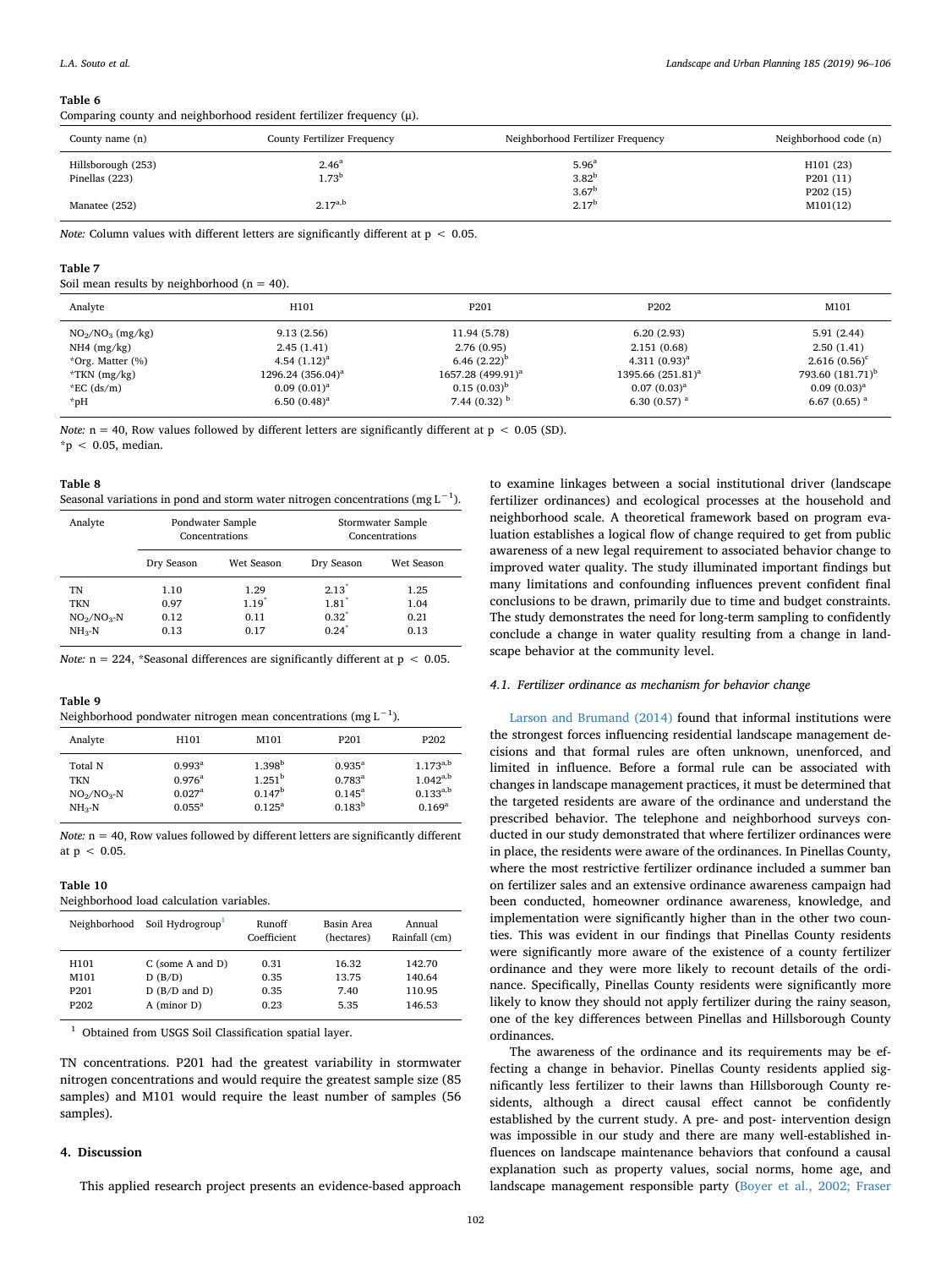Annual estimated total nitrogen loads per neighborhood basin area (kgs/hectare).

| Neighborhood     | Number of rain events (N) | Mean TN $(mg/l)$ | Runoff Volume $(1000 \text{ m}^3/\text{yr})$ | TN Load (kgs/yr) | TN Load by Area (kgs/hectare) |
|------------------|---------------------------|------------------|----------------------------------------------|------------------|-------------------------------|
| H101             | 11                        | 1.76             | 72.60                                        | 69.59            | 4.26                          |
| M101             |                           | 1.39             | 67.05                                        | 53.43            | 3.89                          |
| P201             | 10                        | 1.45             | 28.48                                        | 30.11            | 4.07                          |
| P <sub>202</sub> | 10                        | 1.76             | 17.79                                        | 22.31            | 4.17                          |
|                  |                           |                  |                                              |                  |                               |

#### **Table 12**

Minimum sample sizes to detect a 20% reduction in TN concentrations.

|             | H <sub>101</sub> | M101 | P <sub>201</sub> | P <sub>202</sub> |
|-------------|------------------|------|------------------|------------------|
| Pond water  | 23               | 32   | 28               | 22               |
| Storm water | 64               | 54   | 85               | 56               |

*Note:* Estimates based on a one-sample T-test and not a seasonal trend test.

# et al., 2013; Hope et al., 2003; Robbins et al., 2001; Robbins & Sharp, 2003; Souto & Listopad, 2013).

Income and property value may partially explain the different fertilizer frequency rates in Hillsborough and Pinellas Counties. The Hillsborough County population had the highest average annual household income and the highest fertilizer frequency, however, at the neighborhood level this relationship eroded. The Pinellas County neighborhood (P201) had the highest property values by far, nearly double the average property value in Hillsborough County neighborhood (H101), and yet P201 residents applied fertilizer significantly less frequently than H101 residents. The Manatee County neighborhood had the lowest property values and the lowest fertilizer frequency of the investigated neighborhoods, reinforcing previous findings that relate socio-economics with fertilizer use. This may explain why Manatee County, which has the second strongest fertilizer ordinance (a seasonal restriction without a sale ban), had the lowest fertilizer frequency.

Other research demonstrates significant differences in fertilizer application by homeowners and professionals (Law et al., 2004; Souto & Listopad, 2013). Souto and Listopad (2013) found that in Wekiva, FL, USA, homeowners applied fertilizer significantly less frequently than professionals, they were more likely to apply fertilizer as needed, they spent more time doing yard work than homeowners that hired professionals, and they were significantly more likely to be motivated by community pressure to have a nice yard. Further exploration of the Tampa Bay Residential Survey data will examine differences in awareness, knowledge, and practices among residents who apply fertilizer themselves and those that hire professionals.

In the current study, we were unsuccessful at confidently determining a difference in the numbers of households applying fertilizer during the rainy season. We found that residents who applied fertilizer themselves were more likely to apply it in spring or fall, not the summer rainy season. This is consistent with other behavioral studies conducted in southwest Florida prior to the fertilizer ordinances (Martin, 2009; Mitchell, 2009) and thus may have little to do with the new ordinances. Among the interviewed homeowners who hired yard and landscape maintenance professionals, we found that fertilizer was applied according to an agreed upon contract and that homeowners didn't know what was being applied. This too was consistent with previous studies (Mitchell, 2009; Souto & Listopad, 2013). Professionals can apply fertilizer that doesn't contain N to the lawn in the rainy season, so homeowners indicating that professionals are applying fertilizer during the restricted season does not mean professionals are not complying with ordinances.

It is likely that ordinance awareness and knowledge of best management practices differ between residents who don't fertilize their lawn at all, those who apply fertilizer themselves and those who hire professionals. Additional analyses can be conducted to better understand which target audience is most receptive to current messages and

methods.

#### *4.2. Linking behavioral change to environmental change*

We were unable to confidently establish a linkage between fertilizer behaviors and neighborhood level water quality within the short timeframe of our research but we expected that there would be a lag between the change in fertilizer behavior and resulting water quality. Researchers have described the complexity of multi-scalar, socio-ecological interactions and how the linkages are confounded by legacy effects of nutrients leaching or fluxing into the environment over an extended period of time, (Cook et al., 2012; King et al., 2012; Lehman et al., 2009, 2011; Sebilo, Mayer, Nicolardot, Pinay, & Mariotti, 2013). There are many source-sink dynamics and meteorological conditions that influence the timing of nutrient releases (Compton, Hooker, & Perakis, 2007; Engelsjord, Branham, & Horgan, 2004; Frank, O'Reilly, Crum, & Calhoun, 2006; Raciti et al., 2008; Zhu, Dillard, & Grimm, 2004). Due to the large variability in meteorological conditions and annual and seasonal nitrogen concentrations in our study, a minimum of 5–7 years and preferably 10 years of data collection is needed to confidently measure a 20% reduction of TN in stormwater. It might be possible to observe a reduction in TN pond water concentrations in less time, but extreme weather events and drought years increased the measured variability used as basis for the sample size estimates. An alternative would be to sample for 2 years prior to implementing behavioral changes and again 5–10 years later comparing communities with or without significant interventions.

Even within the time and budget constraints of this project, mean load calculations, based on environmental data, partially corroborate the behavioral data. In the Hillsborough County neighborhood (H101) where homeowners' yards were fertilized most frequently, the normalized TN load/hectare was highest and in the in the Manatee neighborhood (M101), where fertilizer frequency was lowest, the TN load/hectare was the lowest. The lack of pre-ordinance data prevents us from establishing a causative link between a change in behavior spurred by the implementation of the ordinance and local water quality impact.

We found significant differences in neighborhood soil characteristics that can influence nutrient dynamics. Carbon content and organic matter enable the soils to act more as a sink or source of N over time, holding nutrients until a capacity threshold is reached (Vitousek & Reiners, 1975). For example, the Pinellas neighborhood P201 had much higher organic content, which can act as a sink for N inputs or a continued source of N leaching and runoff over time. Selecting communities based on socio-demographic and ecological conditions, or having greater replication of different types of conditions would be ideal.

# *4.3. Lawn as a nitrogen sink*

Whether a lawn acts as a source or sink of N is influenced by biological and meteorological conditions that are challenging to hold constant in the field. There are source/sink dynamics that sequester excess N in biomass, soils, and pore space water for long periods of time and release the N when the lawn reaches carrying capacity, (Engelsjord et al., 2004; Fissore et al., 2012; Frank et al., 2006; Law et al., 2004; Raciti et al., 2008; Vitousek & Reiners, 1975; Zhu et al., 2004). Sebilo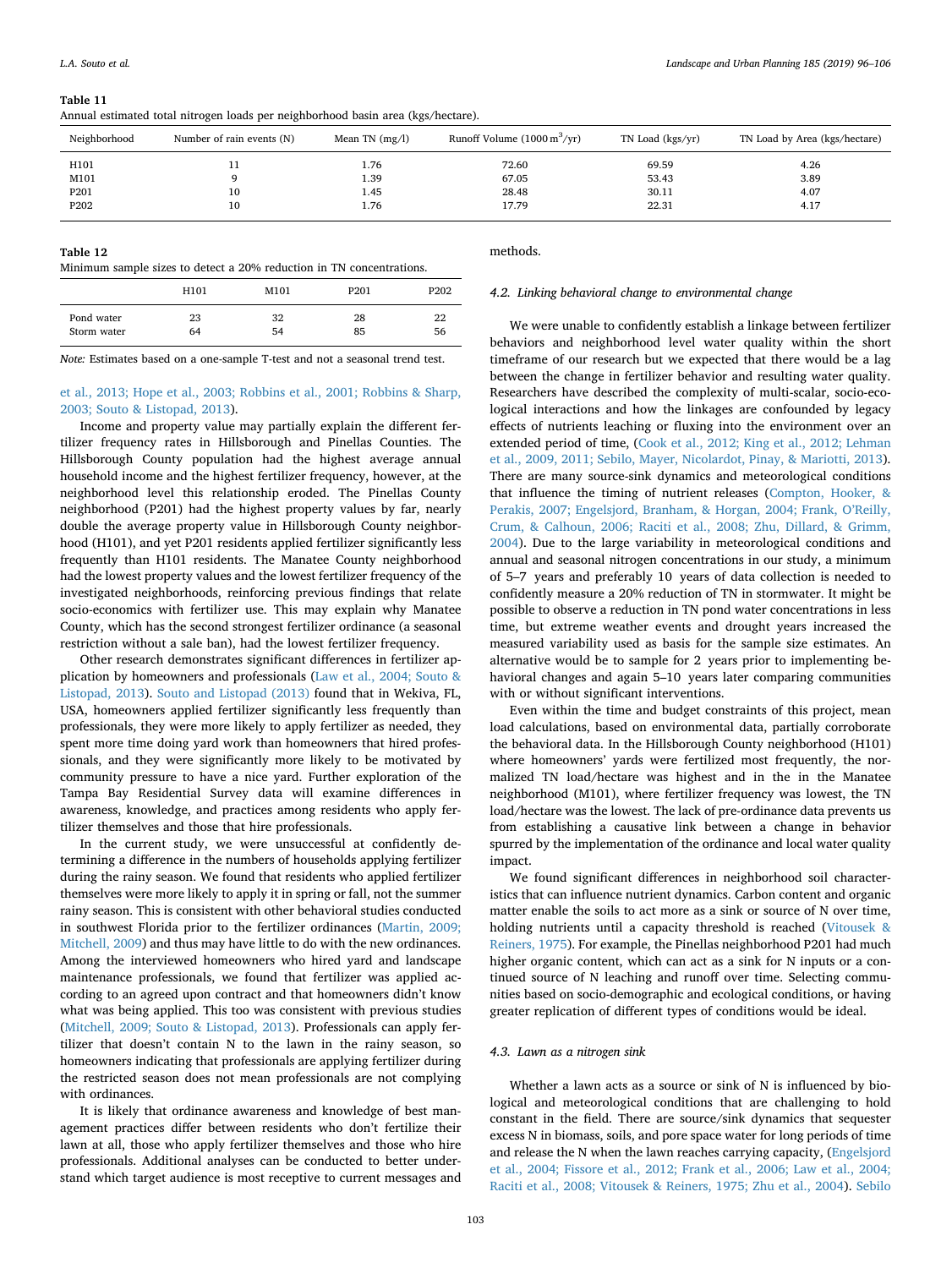et al. (2013) showed that three years after fertilizer was applied to abandoned agricultural land, 32–37% of labeled fertilizer was still in the soil organic matter and twenty-five years later, 12–15% was still there. They concluded that restoration measures must consider the delay resulting from legacies of past applications of synthetic fertilizers in agricultural systems. We expect that similar lag times can occur in fertilized residential lands that have received high inputs of nitrogenous fertilizers. Future research that attempts to compare in-situ neighborhood N dynamics should invest more in soil research to better understand the lag-time of N source-sink dynamics.

Rainfall timing and amount influences the potential for N runoff by filling soil pore spaces, dissolving nutrients and carrying dissolved and particulate nutrients into the storm system. We found that stormwater N concentrations were greater during the first rain events of the season than those later in the year. Particularly, we found higher stormwater concentrations of organic nitrogen (TKN) and lower concentrations of dissolved and inorganic N after a long period of no rain. This may be indicative of particulate organic matter that accumulated between rain events and flushed into the storm system with the first storm.

Stormwater nutrient concentrations must be considered within the larger pattern of rainfall to understand the flushing potential. In both Pinellas communities (P201 and P202) stormwater N concentrations peaked at the end of the dry season and then dropped over the wet season samples, peaking again at the beginning of the dry season. Rainfall patterns that are critical to nutrient fate and transport at the neighborhood level were impossible to hold constant in our study. The first-flush dynamics confounding any seasonal relationship between fertilizer application timing in the dry and rainy seasons and stormwater quality in the short timeframe of this applied research.

Differences in the stormwater systems of the four communities also contributed to variability in our results. The H101 stormwater pipe where the autosampler was installed was compromised during the study. There was an apparent rupture of the line, or a clog, where the line broke and washed away the soil outside the pipe, undermining the culvert. It was uncertain what the cause of this break was or when it was repaired. Initial flows when establishing the pacing at this site were difficult. The M101 stormwater system had little gradient and remained full of water all of the time. P201 system discharged to a skimmer that outflowed to a wetland. Considering these structural differences, it is difficult to compare water quality concentrations between communities and a more robust, long-term study would be needed to confidently portray a difference in nitrogen loads.

#### **5. Conclusion**

Understanding the linkages between human behaviors, ecological outcomes and ecosystem response must be considered within the framework of neighborhood management strategies and interventions (Cook et al., 2012) as well as meteorological and biological conditions. Our research contributes to a critical missing gap of inter-disciplinary research that links socio-political drivers of human behaviors with environmental effects at the fine-scale, neighborhood level. We demonstrate the complexity of holding constant the myriad of ecological, socioeconomic, and meteorological variables when working in the applied research realm. Fissore et al. (2011, 2012) conclude that any change in behavior among high input fertilizers will have a significant impact on water quality. We established relevant linkages between county fertilizer ordinances, resident ordinance awareness and neighborhood behaviors that can contribute to reduced residential fertilizer nitrogen inputs, but we were unable to confidently conclude that load reductions were associated with behavior change in the short timeframe of the study. Linking residential lawn fertilizer use with N concentrations in receiving storm and ponds waters is complicated by seasonal variations in rainfall that cause high variability in stormwater N concentrations. Long-term trend analysis over multiple seasons is needed to cover the extent of meteorological conditions that contribute to variability in N source/sink

dynamics. Based on the power analysis conducted in our study, we recommend ten years of stormwater monitoring to confidently measure a concomitant reduction in N concentrations. From our results and the results of others that demonstrate the temporal variability of N source/ sink dynamics (Fissore et al., 2011, 2012; Lehman et al., 2009, 2011), the timing of fertilizer application may not be as important to reaching longterm water quality improvement goals as reducing the amount of nitrogen applied overall. A comprehensive approach to examining regional, neighborhood, household drivers of nitrogen inputs and system response may be accomplished when adequate time is dedicated to longterm system monitoring.

# **Acknowledgments**

Project design, community selection and analyses benefited from input from a Residential Stormwater Quality Evaluation Working Group convened by the Tampa Bay Estuary Program and comprised of bay resource managers, regulators and researchers in the Tampa Bay region. Funding for this work was provided by the Tampa Bay Estuary Program partners, including the US Environmental Protection Agency, Southwest Florida Water Management District, the counties of Hillsborough, Manatee and Pinellas, the cities of Clearwater, St. Petersburg, and Tampa, and Tampa Bay Water. Special thanks to Jeff Smith and his team at Environmental Consulting and Technology, Inc. for their tenacious efforts to accurately collect stormwater samples in very challenging conditions. Views expressed by the author in this article do not necessarily represent the opinion of the funding agencies or partners involved in the project.

#### **References**

- Baker, L. A., Hope, D., Xu, Y., Edmonds, J., & Lauver, L. (2001). Nitrogen balance for the Central Arizona-Phoenix (CAP) Ecosystem. *Ecosystems, 4*(6), 581–602. https://doi. org/10.1007/s10021-001-0031-2.
- Bijoor, N. S., Czimczik, C. I., Pataki, D. E., & Billings, S. A. (2008). Effects of temperature and fertilization on nitrogen cycling and community composition of an urban lawn. *Global Change Biology, 14*(9), 2119–2131. https://doi.org/10.1111/j.1365-2486. 2008.01617.x.
- Boyer, E. W., Goodale, C. L., Jaworski, N. A., & Howarth, R. W. (2002). Anthropogenic nitrogen sources and relationships to riverine nitrogen export in the northeastern U.S.A. *Biogeochemistry, 57/58*, 137. https://doi.org/10.1023/A: 1015709302073.
- Bowman, D., & Devitt, D. (1998). Root architecture affects nitrate leaching from bentgrass turf. *Crop Science, 38*(6), 1633. https://doi.org/10.2135/cropsci1998. 0011183X003800060036x.
- Chowdhury, R. R., Larson, K., Grove, M., Polsky, C., Cook, E., et al. (2011). A multi-scalar approach to theorizing socio-ecological dynamics of urban residential landscapes. *Cities and the Environment, 4*(1) Article 6. Available at https://digitalcommons.lmu. edu/cate/vol4/iss1/6.
- Clean Water Act of 1972, 33 U.S.C. § 1251 et seq. as amended through P.L. 107–303, November 27, 2002. (2002). Retrieved from http://www.epa.gov/laws-regulations/ summary-clean-water-act.
- Community Associations Institute. (2012). Industry data. In Federal Advocacy Key Issues. Retrieved January 11, 2016 from https://www.caionline.org/Advocacy/ FederalAdvocacy/Pages/default.aspx.
- Compton, J. E., Hooker, T. D., & Perakis, S. S. (2007). Ecosystem N distribution and delta 15N during a century of forest regrowth after agricultural abandonment. *Ecosystems, 10*(7), 1197–1208. https://doi.org/10.1007/s10021-007-9087-y.
- Cook, E. M., Hall, S. J., & Larson, K. L. (2012). Residential landscapes as social-ecological systems: A synthesis of multi-scalar interactions between people and their home environment. *Urban Ecosystems, 15*, 19–52. https://doi.org/10.1007/s11252-011- 0197-0.
- Driscoll, C., Whitall, D., Aber, J., Boyer, E., Castro, M., et al. (2003). Nitrogen pollution: Sources and consequences in the U.S. Northeast. *Environment, 45*(7), 8–22. https:// doi.org/10.1080/00139150309604553.
- Engelsjord, M. E., Branham, B. E., & Horgan, B. P. (2004). The fate of Nitrogen-15 ammonium sulfate applied to Kentucky blue grass and perennial ryegrass turfs. *Crop Science, 44*, 1341–1347. https://doi.org/10.2135/cropsci2004.1341.
- Erickson, J. E., Cisar, J. L., Snyder, G. H., Park, D. M., & Williamset, K. E. (2008). Does a mixed-species landscape reduce inorganic-nitrogen leaching compared to a conventional St. Augustine grass lawn? *Crop Science, 48*, 1586–1594. https://doi.org/10. 2135/cropsci2007.09.0515.
- Feagan, R., & Ripmeester, M. (1999). Contesting Natural(ized) lawns: Geography of private green space in the Niagara region. *Urban Geography, 20*(7), 617–634. https:// doi.org/10.2747/0272-3638.20.7.617.
- Fissore, C., Baker, L. A., Hobbie, S. E., King, J. Y., McFadden, J. P., et al. (2011). Carbon, nitrogen, and phosphorus fluxes in household ecosystems in the Minneapolis-Saint Paul, Minnesota, urban region. *Ecological Applications, 21*(3), 619–639. https://doi.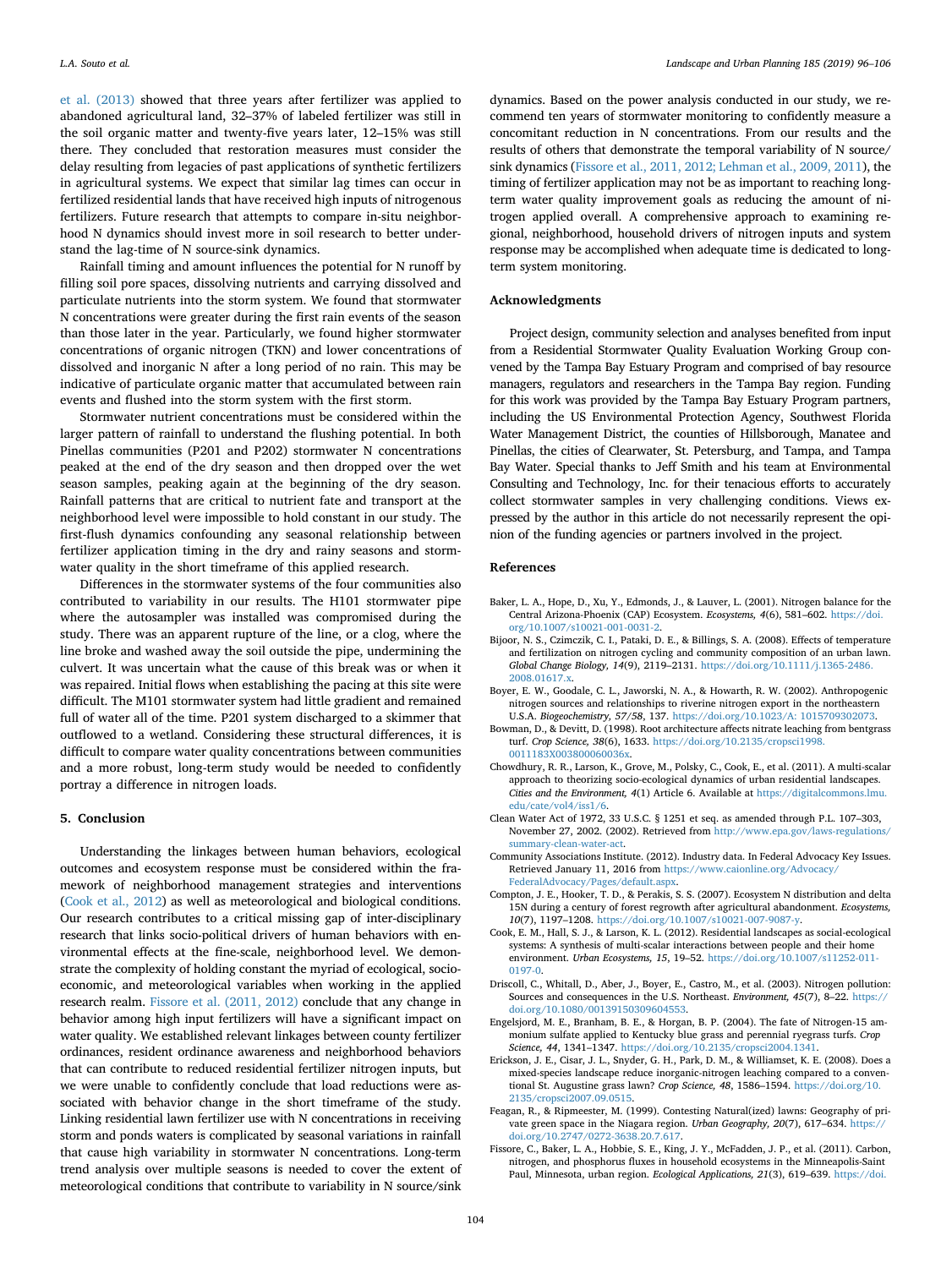#### org/10.1007/s11252-011-0189-0.

- Fissore, C., Hobbie, S. E., King, J. Y., McFadden, J. P., Nelson, K. C., & Baker, L. A. (2012). The residential landscape: Fluxes of elements and the role of household decisions. *Urban Ecosystems, 15*, 1–18. https://doi.org/10.1007/s11252-011-0189-0.
- Florida Department of Environmental Protection. (2008). Florida Friendly Best Management Practices for Protection of Water Resources by the Green Industries. 2nd printing, 2010. State of Florida. Downloaded June 2015 from https://fyn.ifas.ufl. edu/pdf/GIBMP\_Manual\_WEB\_2\_17\_11.pdf.
- Frank, K., O'Reilly, K., Crum, J. R., & Calhoun, N. (2006). The fate of Nitrogen applied to a mature Kentucky Bluegrass turf. *Crop Science, 46*, 209–215. https://doi.org/10. 1016/j.landurbplan.2013.02.013.
- Fraser, J. C., Bazuin, J. T., Band, L. E., & Grove, J. M. (2013). Covenants, cohesion, and community: The effects of neighborhood governance on lawn fertilization. *Landscape and Urban Planning, 115*, 30–38. https://doi.org/10.1016/j.landurbplan.2013.02. 013.
- Galloway, J. N., Townsend, A. R., Erisman, J. W., Bekunda, M., Zucong, C., et al. (2008). Transformation of the nitrogen cycle: Recent trends, questions, and potential solutions. *Science, 320*(5878), 889–892. https://doi.org/10.1126/science.1136674.
- Gillham, O. (2002). *The limitless city: A primer on the urban sprawl debate.* Washington, DC: Island Press.
- Guillard, K., & Kopp, K. L. (2004). Nitrogen fertilizer form and associated nitrate leaching from cool-season lawn turf. *Journal of Environmental Quality. 33*, 1822–1827. https:// doi.org/10.2134/jeq2004.1822.
- Harper, H.H. & Baker, D.M. (2007). Environmental Research & Design, Inc., June 2007, FDEP Contract No. S0108, Evaluation of Current Stormwater Design Criteria within the State of Florida. Downloaded 2015 from http://citeseerx.ist.psu.edu/viewdoc/ download?doi=10.1.1.114.2146&rep=rep1&type=pdf.
- Hope, D., Gries, C., Weixing, Z., Fagan, W. F., Redman, C. L., et al. (2003). Socioeconomics drive urban plant diversity. *Proceedings of the National Academy of Sciences of the United States of America, 100*(15), 8788. https://doi.org/10.1073/pnas. 1537557100.
- Howarth, R. W., Billen, G., Swaney, D., Townsend, A., Jaworski, N., et al. (1996). Regional nitrogen budgets and riverine N & P fluxes for the drainages to the North Atlantic Ocean: Natural and human influences. *Biogeochemistry, 35*(1), 75–139. https://doi.org/10.1007/BF02179825.
- ISO/TS 14256-1. (2003). Soil quality Determination of nitrate, nitrite and ammonium in field-moist soils by extraction with potassium chloride solution — Part 1: Manual method.
- Kaye, J. P., Groffman, P. M., Grimm, N. B., Baker, L. A., & Pouyat, R. V. (2006). A distinct urban biogeochemistry? *Trends in Ecology & Evolution, 21*(4), 192–199. https://doi. org/10.1016/j.tree.2005.12.006.
- King, K. W., Balogh, J. C., Agrawal, S. G., Tritabaugh, C. J., & Ryan, J. A. (2012). Phosphorus concentration and loading reductions following changes in fertilizer application and formulation on managed turf. *Journal of Environmental Monitoring, 14*, 2929–2938. https://doi.org/10.1039/c2em30213f.
- Larson, K. L., & Brumand, J. (2014). Paradoxes in landscape management and water conservation: Examining neighborhood norms and institutional forces. *Cities and the Environment, 7*(1)http://digitalcommons.lmu.edu/cate/vol7/iss1/6.
- Law, N. L., Band, L. E., & Grove, J. M. (2004). Nitrogen input from residential lawn care practices in suburban watersheds in Baltimore County, MD. *Journal of Environmental Planning & Management, 47*(5), 737–755. https://doi.org/10.1080/ 0964056042000274452.
- Lehman, J. T., Bell, D. W., & McDonald, K. E. (2009). Reduced river phosphorus following implementation of a lawn fertilizer ordinance. *Lake and Reservoir Management, 25*, 307–312. https://doi.org/10.1080/07438140903117217.
- Lehman, J. T., Bell, D. W., Doubek, J. P., & McDonald, K. E. (2011). Reduced additions to river phosphorus for three years following implementation of a lawn fertilizer ordinance. *Lake and Reservoir Management, 27*, 390–397. https://doi.org/10.1080/ 07438141.2011.629769.
- Low, S., Donovan, G. T., & Gieseking, J. (2012). Shoestring democracy: Gated condominiums and market-rate cooperatives in New York. *Journal of Urban Affairs, 34*(3), 279–296. https://doi.org/10.1111/j.1467-9906.2011.00576.x.
- Martin, T. (2009). Fertilizer, Pet Waste and Pesticides Survey Topline Report for the Southwest Florida Water Management District. Downloaded from https://www. swfwmd.state.fl.us/projects/social\_research/details/15/.
- McCabe, B., & Tao, J. (2006). Private governments and private services: Homeowners Associations in the city and behind the gate. *Review of Policy Research, 23*(6), 1143–1157. https://doi.org/10.1111/j.1541-1338.2006.00257.x.
- Milesi, S., Running, S., Elvidge, C. D., Dietz, J. B., Tuttle, B. T., & Nemani, R. R. (2005). Mapping and modeling the biogeochemical cycling of turf grasses in the United States. *Environmental Management, 36*(3), 426–438. https://doi.org/10.1007/s00267- 004-0316-2.
- Morton, T. G., Gold, A. J., & Sullivan, W. M. (1988). Influence of over-watering and fertilization on nitrogen losses from home lawns. *Journal of Environmental Quality, 17*, 124–130. https://doi.org/10.2134/jeq1988.00472425001700010019x.
- Nassauer, J. I. (1995). Messy ecosystems, orderly frames. *Landscape Journal, 14*(2), 161–170. https://doi.org/10.3368/lj.14.2.161.
- Nassauer, J. I. (2011). Care and stewardship: From home to planet. *Landscape and Urban Planning, 100*(2), 321–323. https://doi.org/10.1016/j.landurbplan.2011.02.022.
- Petrovic, A. M. (1990). The fate of nitrogenous fertilizers applied to turfgrass. *Journal of Environmental Quality, 19*, 1–14. https://doi.org/10.2134/jeq1990. 00472425001900010001x.
- Pickett, S. T. A., Cadenasso, M. L., Grove, M., Groffman, P. M., Band, L. E., et al. (2008). Beyond urban legends: An emerging framework of urban ecology, as illustrated by the Baltimore Ecosystem Study. *Bioscience, 58*(2), 139–150. https://doi.org/10.1641/ b580208.
- Raciti, S. M., Groffman, P. M., & Fahey, T. J. (2008). Nitrogen retention in urban lawns and forests. *Ecological Applications, 18*(7), 1615–1626. https://doi.org/10.1890/07- 1062.1.
- Redman, C. L., Grove, J. M., & Kuby, L. H. (2004). Integrating social science into the longterm ecological research (LTER) network: Social dimensions of ecological change and ecological dimensions of social change. *Ecosystems, 7*(5), 161–171. https://doi.org/ 10.1007/s10021-003-0215-z.
- Robbins, P. (2007). Lawn people: How Grass, Weeds and Chemicals make us who we are. Philadelphia, PA. ISBN-13: 978-1-59213-578-3. P. 208.
- Robbins, P., & Birkenholtz, T. (2003). Turfgrass revolution: Measuring the expansion of the American lawn. *Land Use Policy, 20*(2), 181–194. https://doi.org/10.1016/ S0264-8377(03)00006-1.
- Robbins, P., Polderman, A., & Birkenholtz, T. (2001). Lawns and toxins: An ecology of the city. *Cities, 18*(6), 369–380. https://doi.org/10.1016/s0264-2751(01)00029-4.
- Robbins, P., & Sharp, J. T. (2003). Producing and consuming chemicals: The moral economy of the American lawn. *Economic Geography, 79*(4), 425–451. https://doi. org/10.1111/j.1944-8287.2003.tb00222.x.
- Rossi, P. H., Freeman, H. E., & Lipsey, M. W. (1999). *Evaluation: A Systematic Approach* (6th ed.). Thousand Oaks, CA: Sage. https://doi.org/10.2134/agronj1984. 00021962007600060023x.
- Salter Mitchell (2009). White Paper: Barriers and Benefits Final Report for the Southwest Florida Water Management District. Downloaded from https://www.swfwmd.state.fl. us/files/database/social\_research/15/BarriersAndBenefitsFinalReport2009.pdf.
- Sebilo, M., Mayer, B., Nicolardot, B., Pinay, G., & Mariotti, A. (2013). Long-term fate of nitrate fertilizer in agricultural soils. *Proceedings of the National Academy of Sciences of the United States of America, 110*(45), 18185–18189. https://doi.org/10.1073/pnas. 1305372110.
- Shern, L. C. (1994). *Suburban lawns: Dimensions of meaning, activities, and environmental concerns reported by homeowning couples in Georgia and Michigan.* United States – Michigan: Michigan State University (Ph.D. 9525004) Retrieved from ProQuest Dissertations & Theses A&I database.
- Snyder, G. H., Augustin, B. J., & Davidson, J. M. (1984). Moisture sensor-controlled irrigation for reducing N leaching in Bermudagrass turf. *Agronomy Journal, 76*, 964–969. https://doi.org/10.2134/agronj1984.00021962007600060023x.
- Soldat, D. J., & Petrovic, A. M. (2008). The fate and transport of phosphorus in turfgrass ecosystems. *Crop Science, 48*(6), 2051–2065. https://doi.org/10.2135/cropsci2008. 03.0134.
- Souto. L. & Listopad, C. (2013). Spatial integration of water quality, socio-demographic and behavioral data in the Wekiva Basin, Florida: Opportunities and challenges of developing a pollutant modeling tool. Report to the Florida Department of Environmental Protection under Contract G0331. Available at http://appliedecologyinc.com/site/ Resources/SpatialIntegration\_Wekiva\_FINAL\_reference.pdf.
- St. Johns River Water Management District. (2007). Special Publication SJ2007-SP4, Fifty-year Retrospective Study of the Ecology of Silver Springs. http://floridaswater. com/technicalreports/pdfs/SP/SJ2007-SP4.pdf.
- U.S. Environmental Protection Agency. (2001). Common Rule: Protection of Human Subjects from Research Risks. U.S. Environmental Protection Agency, Office of Research and Development. Code of Federal Regulations, July 1, 2001, 40 CFR 26.
- U.S. Geological Survey Florida Water Science Center. (2010). Lake Wales Ridge groundwater overview of agricultural chemicals: Pesticides and nitrate. Retrieved November 16, 2010 from http://fl.water.usgs.gov/lake-wales/groundwater/ overview\_of\_agrichemicals.html.
- Vitousek, P. M., & Reiners, W. A. (1975). Ecosystem succession and nutrient retention: A hypothesis. *BioScience, 25*(6), 376–381. https://doi.org/10.2307/1297148.
- Whitney, K. (2010). Living lawns, dying waters. *Technology & Culture, 51*(3), 652–674. https://doi.org/10.1353/tech.2010.0033.
- Williams, R. A. (2012). Florida springs in jeopardy: An earth jurisprudence solution. *Center for Earth Jurisprudence Groundswell,* 1–3. http://earthjuris.org/wp-content/ uploads/2008/12/SPRING-SUMMER-2012-Groundswell-FINAL-6-14-121.pdf.
- Yip, N., & Jiang, Y. (2011). Homeowners united: The attempt to create lateral networks of homeowners' associations in urban China. *Journal of Contemporary China, 20*(72), 735–750. https://doi.org/10.1080/10670564.2011.604492.
- Zhu, W. X., Dillard, N. D., & Grimm, N. B. (2004). Urban nitrogen biogeochemistry: Status and processes in green retention basins. *Biogeochemistry, 71*(2), 177–196. https://doi. org/10.1007/s10533-004-9683-2.

**Leesa Souto** is Executive Director of the Marine Resources Council of East Florida, Inc., a charitable organization dedicated to engaging citizen scientists in protecting and restoring the Indian River Lagoon coastal estuary. Her applied research integrates social, behavioral, and environmental data to better understand sources of pollution and prioritize and evaluate pollution prevention strategies. Her goal is to inform policy and educational programs so that communities can become better stewards of water resources for future generations.

Leesa received a B.S. in Biological Sciences from Florida State University specializing in environmental science, a Masters in Nonprofit Management from the University of Central Florida (UCF), and a Ph.D. in Conservation Biology at UCF, guided by an interdisciplinary committee of ecologists and environmental sociologists. She is Visiting Professor at the Florida Institute of Technology where she continues to investigate the linkages between residential landscapes and resulting nitrogen loads to Florida's waters.

**Claudia Listopad** is the President and founder of Applied Ecology, Inc. an integrated consulting firm specializing in the application of GIS, remote sensing, and statistical analyses to complex problems, particularly those related to natural resource management. In addition, she focuses on data management of spatial and non-spatial datasets, stormwater spatial and geodatabase support and experimental design, and custom applications, tools and modeling to inform community resource management.

Dr. Listopad's education background includes the completion of a dual B.S. in Biological